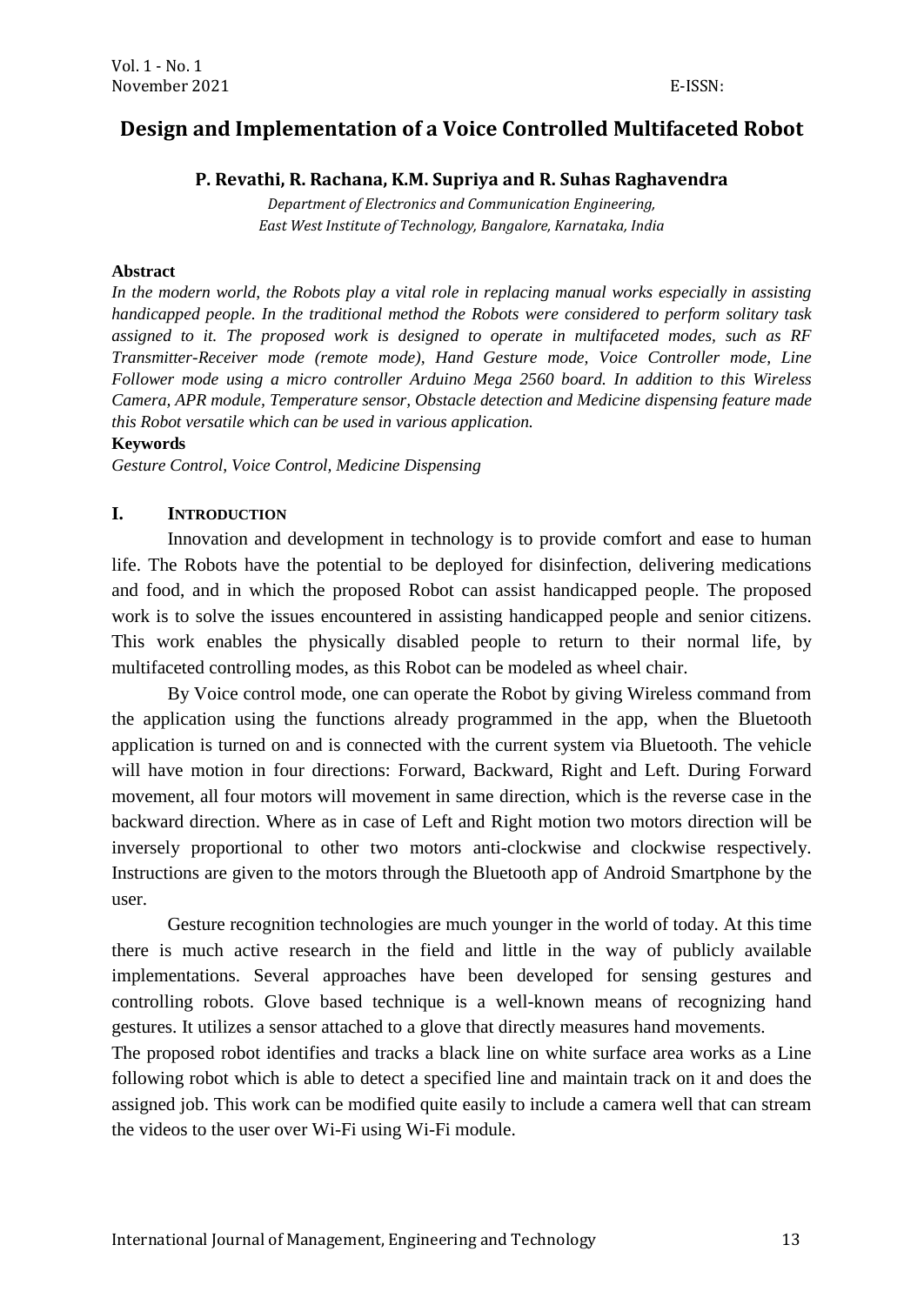## **II. LITERATURE REVIEW**

In the traditional method the Robots were considered to perform solitary task assigned to it. The proposed method is designed in such a way that the robot can be operated in multiple modes, as the unique features in isolated Robots are integrated. Hasan U. Zaman, et al., designed and implemented a line following robot that follows a line which specifically is black line on white surface that travels on a designated path, in addition to identifying obstacles in 3 ways.

Aravindan, B., et al., designed Multi – Way Controlled Robot can be operated under hand gesture mode, mobile and voice-controlled modes. In hand gesture mode; robot can be controlled by tilt made by hand. The purpose of this work is to implement a wheel chair for disabled people to navigate themselves using different modes of operation.

Jain, M. et al., presents a four – wheel robot with gesture controlled arm manipulator system. The robot detects the object from its surrounding environment and gesture controller is developed to control the motion of arm that also operates pick and place operation.

Anh, Phung Quang, et al., work aims to design and implement an obstacle avoidance mobile controlled robot operated by controlling android-based mobile device via Bluetooth. User launches android controller interface on his mobile that is connected to Bluetooth and has to select the options to make robot move in any four directions by choosing unblocked path when facing the obstacles.

Ghosh, Shomitro Kumar, et al., presents a line following robot that detects visual line on smooth surface area embedded on the floor and follows it on a path of black on white or white on black using IR sensor and Ultrasonic sensor for obstacle detection.

Chaudhry, Adithya, et al., proposes a system which focuses on the concept of a robot that can be controlled by human voice. An android app is used as a medium for the transmission of human commands to microcontroller. The basic movements such as moving forward, backward, turning to left and right can be controlled by human voice commands.

Vishaal, M., et al., work presents a prototype robotic system that automatically dispenses medicines to patients in the hospital. The robot uses the line follower method to deliver the pills to patient resided in the room. The robot uses a GSM module to send message to check whether the patient has taken their medicines to the caretaker"s mobile. Similar work is adopted in the proposed method where the Robot can dispense the medicine with the authentication of the patients and assist them.

Lim, Jongil, et al., work presents the design of a network robotic framework using a Smartphone based robotic platform. The implementation uses a Smartphone as a network bridge between mobile robot and the computer to distribute complex task into multiple networked computational resources, as well as, a sensor package that allows the mobile robot to navigate with low power consumption. This work is intended for a single robot that has a network connection through a smart-phone communicating with the sensing and motion data with Arduino Mega through the Bluetooth module. Similarly, in the proposed work the single Robot is integrated with multiple tasks.

Srivastava, Shubh, and Rajanish Singh work aims to build a voice controlled robot car based on arduino microcontroller using Bluetooth. The control unit is coordinated with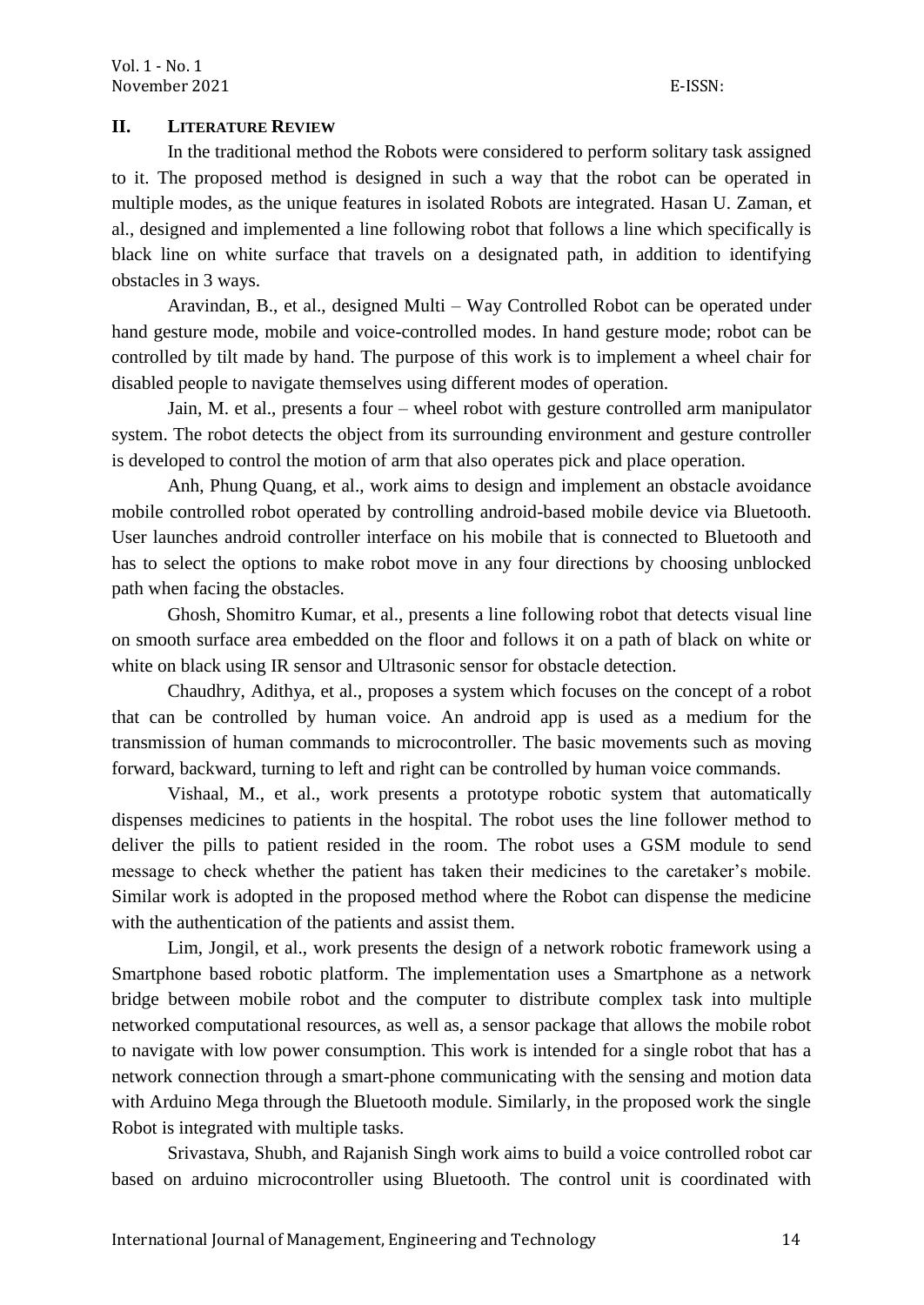Bluetooth gadget that transmits the control signals on receiving the voice commands. Instructions are provided via smart android device with Bluetooth application.

Mišeikis, Justinas, et al., work presents the robot named Lio as the mobile robot platform with a multifunctional arm explicitly designed for human robot interactions and personal care assistant tasks. The robot has a compliant motion controller and the combination of visual, audio, laser, ultrasound and mechanical sensors used for safe navigation and environment understanding. Similar work is adopted in the proposed method where the Robot assists the disabled people. Using the above literature papers as a base, a design is proposed which fulfills the drawbacks of all the systems and was implemented.

# **III. SYSTEM DESIGN**

Methodology gives the systematic, theoretical analysis applied to design the block diagrams as shown in Fig 1 and Fig 2 for the transmission and reception of the signals for the Robot operation. The block diagram shown in Fig 1 is the Gesture control using Arduino Uno microcontroller that cooperates to act as the transmitter for controlling the robot through Gesture controlling mode of operation. The block diagram of Gesture Control Transmitter consists of microcontroller Arduino Uno board which is interconnected to a RF Transmitter and an Accelerometer with an input Power supply is as shown in Fig 1. The signals are transmitted with respect to the angle of tilt made by the hand through the transmitter which is then received by the Receiver which is connected to the Robot and act accordingly. The block diagram shown in Fig 2 consists of a microcontroller unit Arduino Mega board which is interconnected to Ultrasonic Sensor 1, Ultrasonic Sensor 2, IR sensor 1, IR sensor 2, Four-Channel switch, Temperature sensor, LCD, power supply module, Bluetooth module, esp8266 module, Motor driver 1, Motor driver 2, Motor driver 3, RF Receiver, Finger print scanner and Speaker which is connected to APR Voice Recorder. The input to the microcontroller unit is given by the 12V Power Supply and the expected output from the block diagram is as follows:

- Instructions are given to the motors through Bluetooth app of Android Smart phones by the user.
- Voice control mode can be achieved through Bluetooth module which is connected to Arduino Mega Board through which Robot movements in four directions: Forward, Backward, Left and Right can be achieved.
- Object detection can be achieved by Ultrasonic sensors.
- Line follower can be accessed by IR sensors.
- Human body temperature can be detected through Temperature sensor.
- The transmitted signals are received through RF module in the Receiver as per the instructions given by the user which tends to drive the wheels through Motor driver 1 and Motor driver 2.
- The stored commands are recorded in the APR Voice Recorder and the feedback is received through the speaker.
- Medicine dispensing application can be achieved by Motor driver 3 accessing finger print scanner.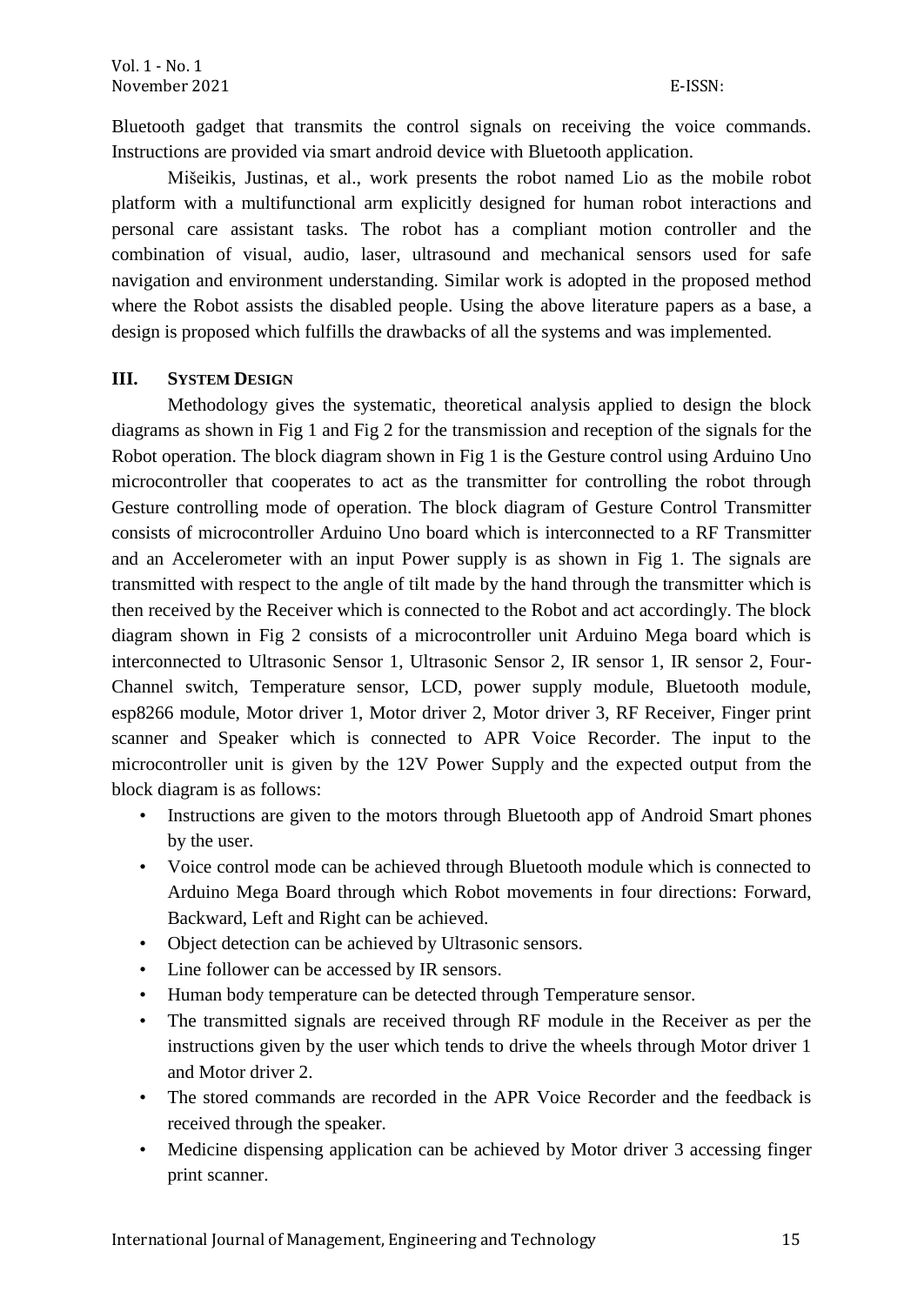

**Figure 1: Block Diagram of Gesture Controlusing Arduino Uno Transmitter**



**Figure 2: Block Diagram of Design and Implementation of a Voice Controlled Multifaceted Robot Receiver**

## **IV. IMPLEMENTATION**

In the Traditional method the Robots were considered to perform solitary task assigned to it. The proposed method is designed in such a way that the Robot can operate in multiple modes, as the unique features in isolated Robots are integrated. The dependency on a caretaker for patients can be prevented. The proposed work is designed to operate in multifaceted modes, in which the Gesture Control mode of operation can be achieved from the circuit built as shown in Fig 3.



**Figure 3: Circuit Diagram of Gesture Control using Arduino Transmitter**

The proposed work is designed to operate in multifaceted modes, in which the Gesture Control mode of operation can be achieved from the circuit built as shown in Fig 3. The circuit diagram shown in Fig 3 is the Gesture Control using Arduino UNO microcontroller that combines to act as the transmitter for supervising the Robot through Gesture Control mode of operation. The MPU 6050 communicates with the Arduino through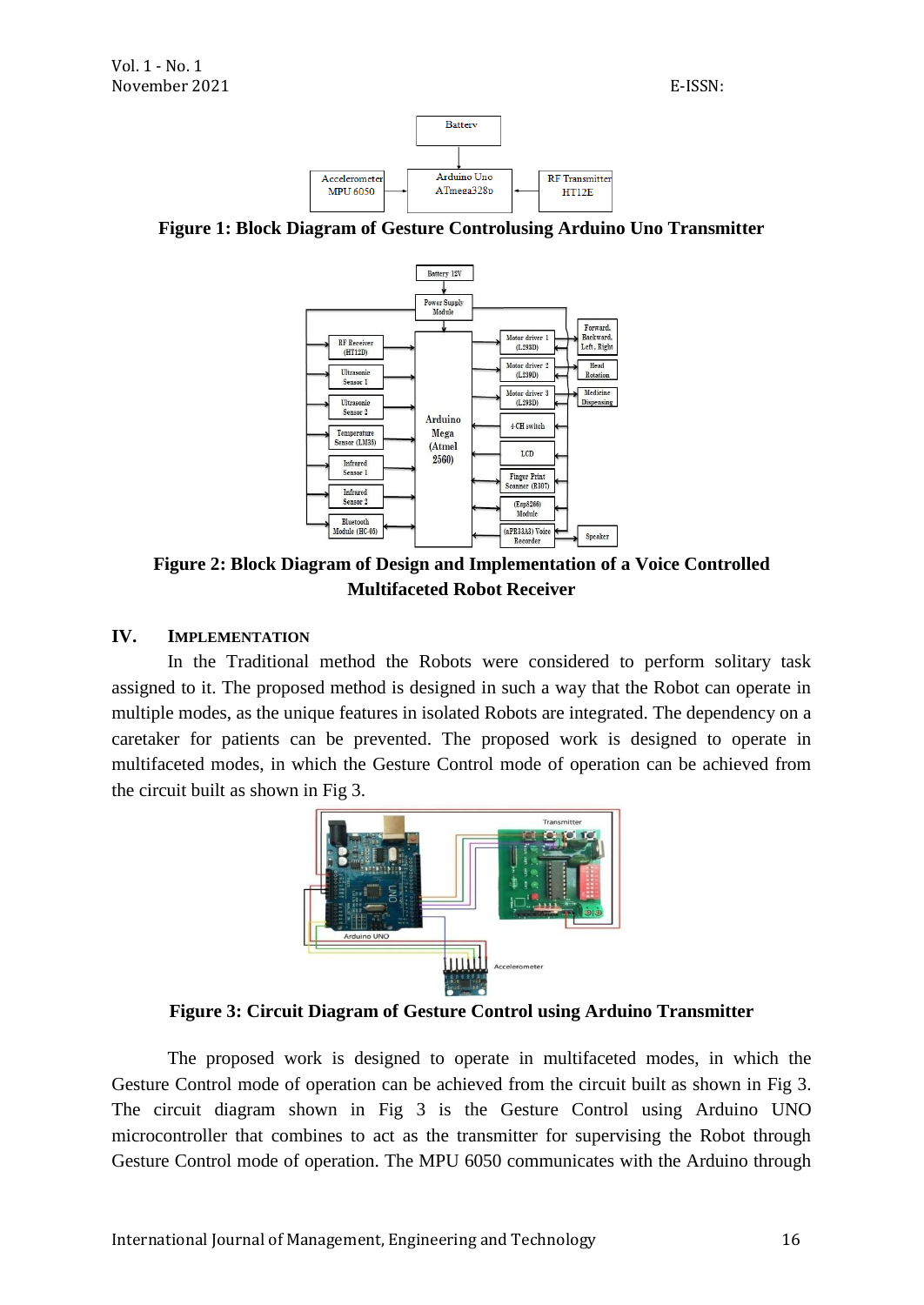the I2C protocol. The program will be running in the Arduino Board taking advantage of Arduino's Interrupt Pin by connecting to Digital Pin 2 (Interrupt Pin 0) of Arduino UNO to the INT Pin on MPU 6050.

To set up the I2C lines, SDA (Serial Data) Pin on MPU 6050 is connected to the Analog Pin 4 of Arduino UNO and Serial Clock (SCL) Pin on MPU 6050 to Analog Pin 5 of Arduino UNO. The MPU 6050 is a six DOF (degrees of freedom) or six axis IMU (Inertia Measurement Unit) sensor, which means that it gives six values of output: three values from the accelerometer and three from the gyroscope. An accelerometer works on the principle of piezoelectric effect, the current is produced from the collision on the Piezoelectric walls determining the direction of inclination and its magnitude. Gyroscope works on the principle of Coriolis acceleration that is the acceleration due to the rotation experienced by particles moving along the surface. The 433MHz Wireless RF Transmitter is interfaced with Arduino UNO by connecting its four digital pins to the four switches on the RF Transmitter board (encoder HT12E) for forward (FWD), reverse (REV), left (LEFT), right (RIGHT) motions. The data is transmitted four times in succession. It consists of different lengths of positive going pulses for "1" and "0". The frequency of these pulses may lie between 1.5 and 7 KHz.



**Figure 4: Circuit Diagram of Design and Implementation of a Voice Controlled Multifaceted Robot Receiver**

The circuit diagram shown in Fig 4 consists of a microcontroller Arduino Mega board which has fifty-four digital input/output pins and sixteen analog input pins. These digital pins of Arduino Mega are connected by Ultrasonic sensor, Infrared sensor, APR33A3 voice module, Receiver, LCD, four-channel switch, Fingerprint scanner and Motor drivers. The temperature sensor, output pin is connected to analog pin of Arduino Mega board. The Bluetooth module, transmitter pin is connected to Arduino Mega board receiver pin and Bluetooth module, receiver pin is connected to Arduino Mega board transmitter pin. The whole circuit is powered by 12V power supply. The Ultrasonic sensor is used for obstacle detection and avoidance, Infrared sensor is used for line following technique, Temperature sensor is used for detection of human temperature, APR33A3 voice module is used to play voice files for the robot, by the eight pins and can store eight voice/sound. The 433MHz wireless receiver is connected to the Arduino Mega board which can be controlled in two ways: firstly, through Remote control mode that is through wireless transmitter and secondly through Gesture control mode that is through the angle of tilt made by the hand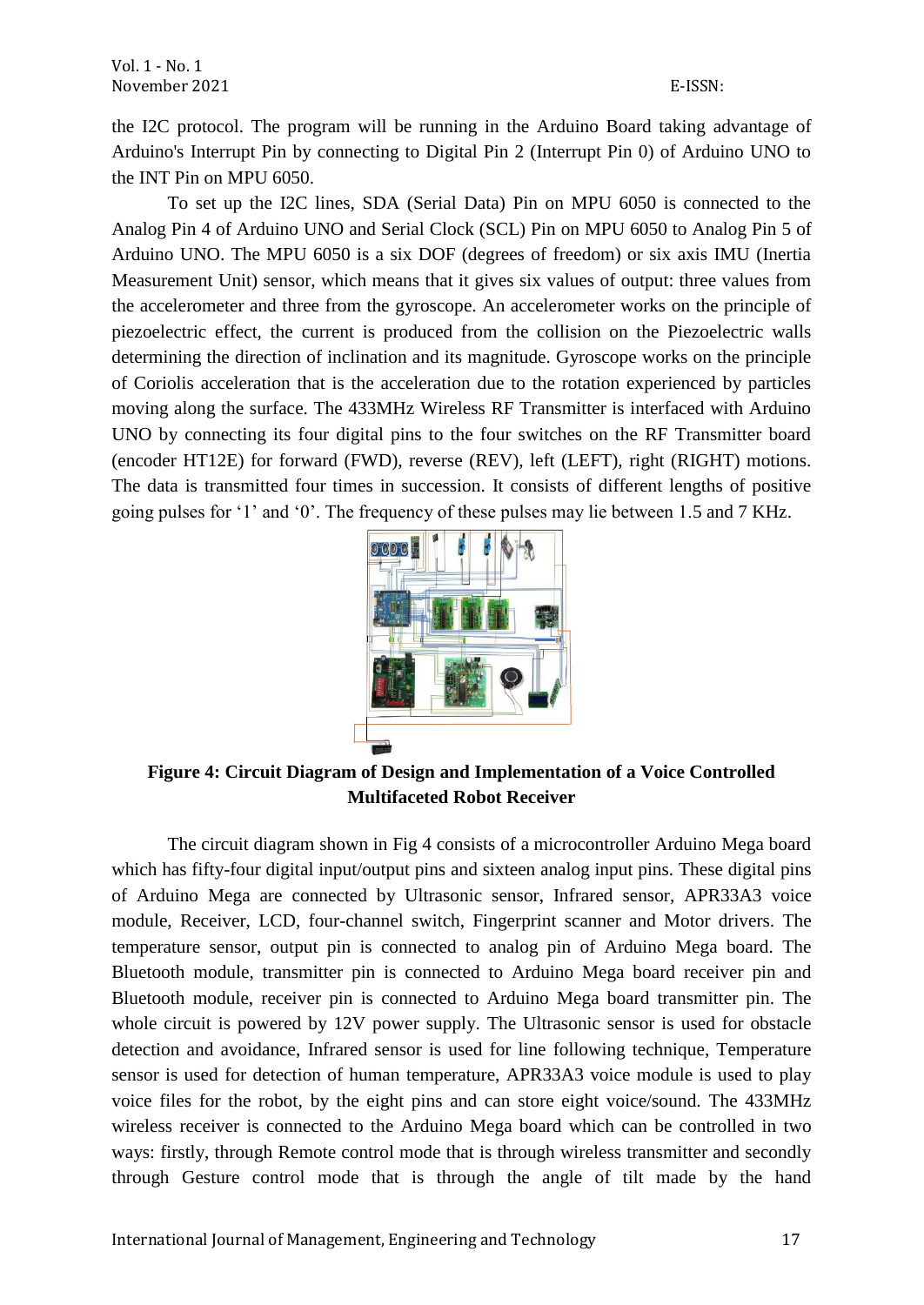(Accelerometer connected to the wireless transmitter and Arduino Uno board). The fingerprint scanner is initialized, enrolled and evaluated by four-channel switch and which is displayed through LCD that is for Medicine dispensing feature, it will show whether the patient has taken the medicine or not, and this message is also received through telegram with the help of esp8266 WiFi module. HC05 Bluetooth module is a simple wireless communication device based on the Bluetooth protocol. The Robot performs series operations according to the instructions given through Bluetooth application "VOICEBOT". The Bluetooth App receives the voice commands and converts it to text and sends the wireless signal to the Microcontroller Unit (MCU) which is annexed with sensors and modules. The instructions given in the form of voice commands can be listed as follows: A. Audio B. Voice C. Radio D. Line E. Object F. Temperature G. Medicine/Tablet Basically, the Microcontroller and the Robot circuit is powered on by giving 12V power supply. When the Bluetooth app is turned on through the mobile application and is connected with the current system via Bluetooth HC-05. If the connection is secured precisely then the application is ready to connect with Robot or else if the connection is not secured precisely then the application is not ready to connect with Robot as shown in Fig 5. Here, the commands are given through the Bluetooth application called "Voicebot". The commands given to Voicebot are as shown in Table 1.



**Figure 5: Voice Controlled Multifaceted Robot Flowchart**

| <b>Connector</b>            | <b>Commands</b> | <b>Features</b>                     |
|-----------------------------|-----------------|-------------------------------------|
| A                           | Audio           | Voice feedback                      |
| B                           | Voice           | Controlling movements through voice |
| $\mathcal{C}_{\mathcal{C}}$ | Radio           | Remote control and gesture control  |
|                             | Line            | Line follower                       |
| E                           | Object          | Object detection and re-route path  |
| F                           | Temperature     | Temperature detection               |
| G                           | Medicine/Tablet | Medicine dispensing                 |

| Table 1: Voice Commands given through Bluetooth |  |  |  |
|-------------------------------------------------|--|--|--|
|-------------------------------------------------|--|--|--|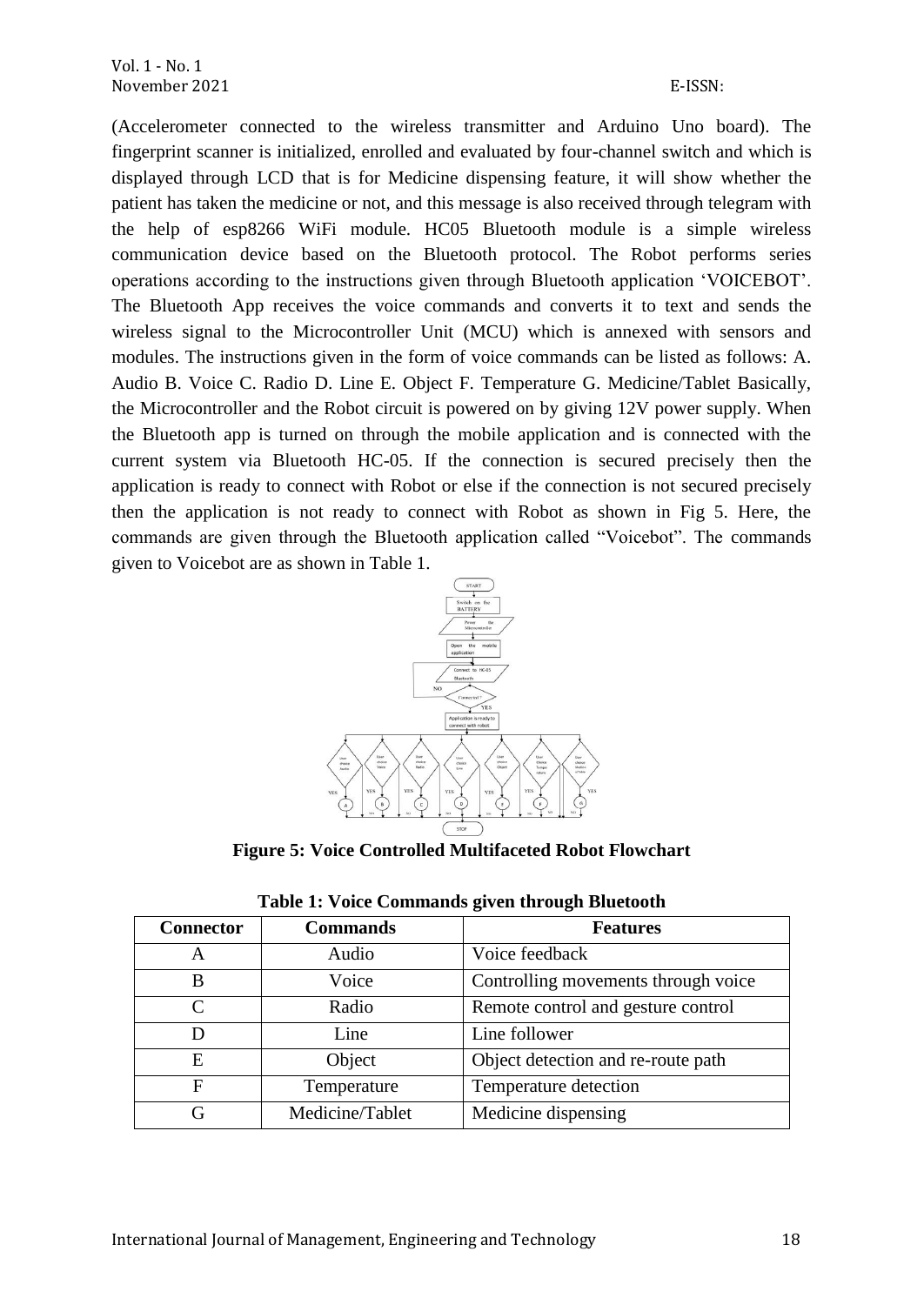## **V. RESULTS AND DISCUSSION**









**Figure 7: Procedures for Bluetooth Connection to Give Commands**

| <b>Connector</b> | <b>Command</b>    | <b>Feature</b>                                       | <b>Result</b>                       |
|------------------|-------------------|------------------------------------------------------|-------------------------------------|
| A                | Hi Name Doing     | Voice feedback                                       | Hello RIO Executing commands        |
| B                | Forward Backward  | Controlling movements<br>Forward Backward Left Right |                                     |
|                  | Left Right        | through voice                                        |                                     |
| $\mathsf{C}$     | Radio             | Remote control Gesture                               | Forward Backward Left Right         |
|                  |                   | control                                              | <b>Head Rotation</b>                |
| D                | Line              | Line Follower                                        | Line Follower                       |
| E                | Object            | Obstacle detection and                               | Object detected at front or Object  |
|                  |                   | avoidance                                            | detected at back and re-routes path |
| $\overline{F}$   | Temperature       | <b>Temperature Detection</b>                         | High temperature Low                |
|                  |                   |                                                      | temperature                         |
| G                | Medicine / Tablet | <b>Medicine Dispensing</b>                           | <b>Medicine Dispensing</b>          |

# **Table 2: Voice Commands and their Results**

#### **A. Audio Commands**

When the commands Hi, Name and Doing are given through Voicebot application with assistance Bluetooth module the voice feedback such as Hello, RIA and Executing commands respectively are obtained.

## **B. Voice Commands**

When the commands Forward, Backward, Left, Right and Stop are given through Voicebot application with the assistance of Bluetooth module according to the command the Robot works.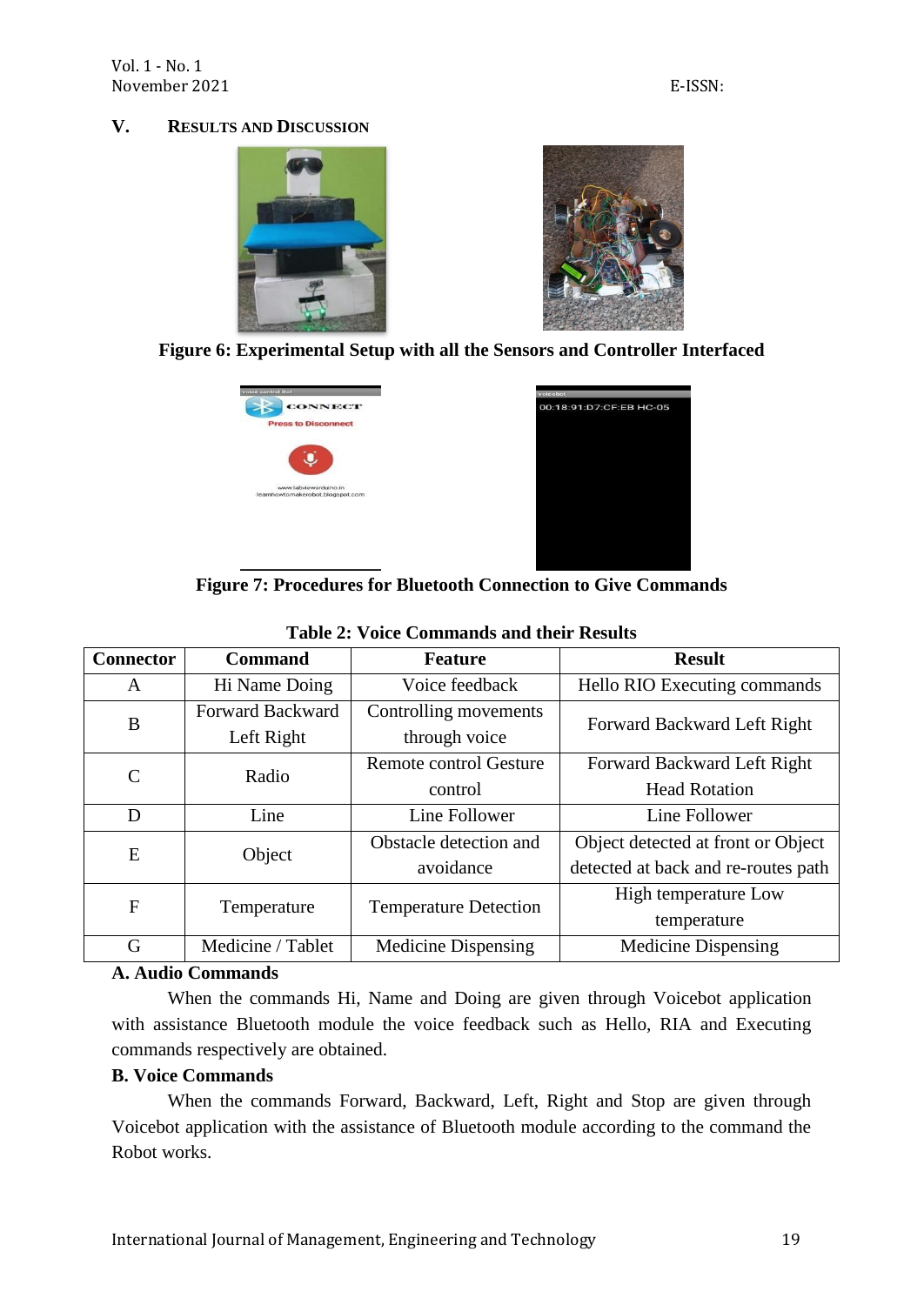Vol. 1 - No. 1 November 2021 E-ISSN:

#### **C. Remote Control and Gesture Control**

Results for the command RADIO can be fetched in two ways such that by Remote control mode shown in Fig 8 and by Gesture Control mode shown in Fig 9.



**Figure 8: Controlling Robot through Remote Control (RF Transmitter Module)**



## **Figure 9: Controlling Robot through Gesture Control**

#### **D. Line Follower**

Fig 10 represents that the Robots follows the black line on the white surface area acting as the Line Follower Robot.



**Figure 10: Line Follower**

## **E. Obstacle Detection and Avoidance**

When the Object command is given through the Voicebot application with the assistance of Bluetooth module the Robot speaks as "object detected at front" and re-routes path if it detects the object at front and speaks as "object detected at back" and re-routes path if the object is detected at back.

# **F. Temperature Detection**

Temperature detection is achieved through voice feedback and by LCD after sensing the sensor. Robot detects human body temperature as "high temperature" or "low temperature" as per the limits given while coding as shown in Fig 11.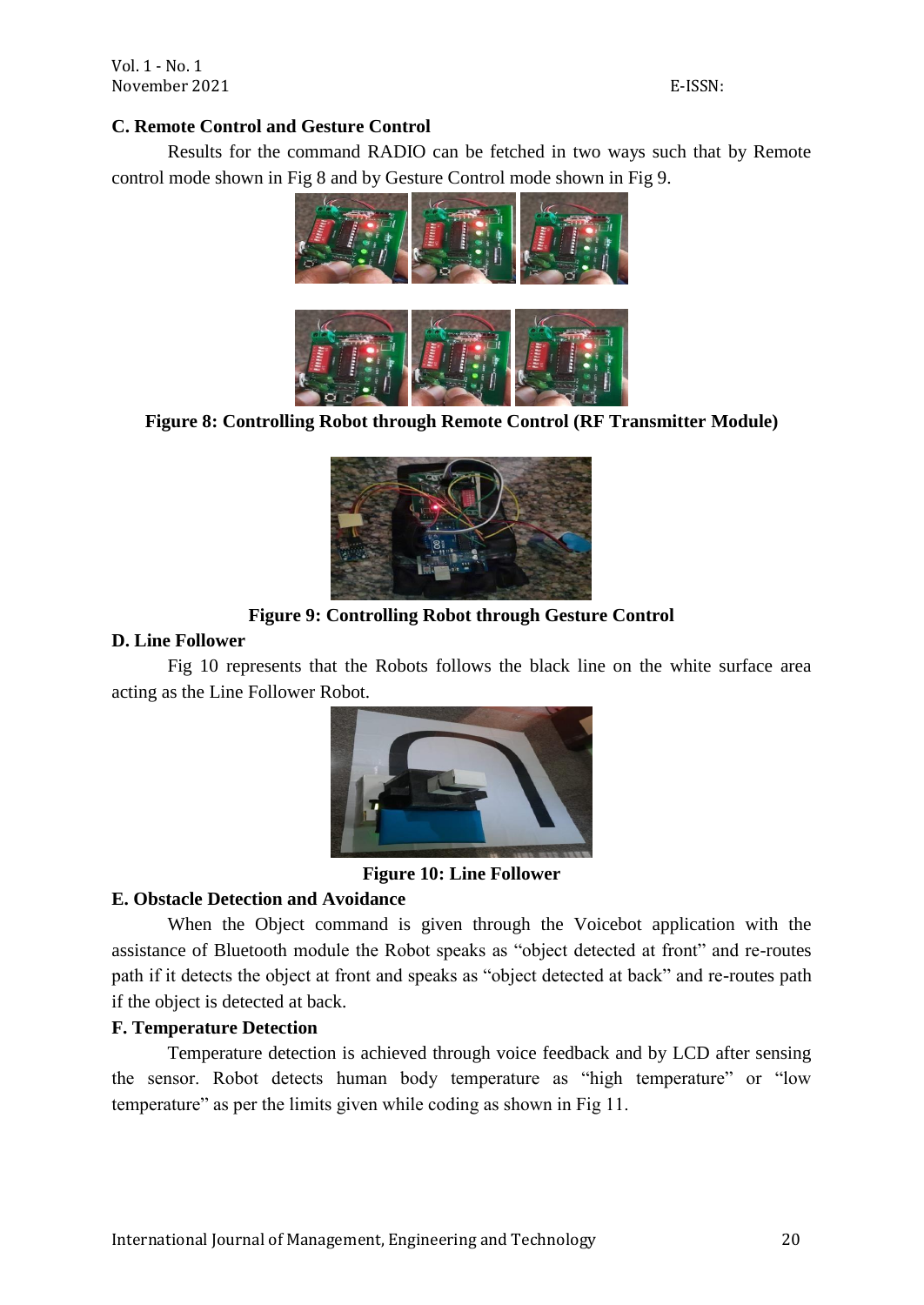**Figure 11: Results of temperature Detection**

# **G. Medicine/Tablet Dispensing**

The command MEDICINE or TABLET that includes the sub-features such as locating the patient residing in the room, identifying the patient through fingerprint authentication as shown in Fig 12. The medicines are dispensed soon after the authentication, notifying the caretaker through the Telegram application as shown in Fig 13 the same is shown in Fig 14 through the LCD.



**Figure 12: Fingerprint Authentication of the Patient**







**Figure 14: LCD Display of Medicine / Tablet Dispensing**

## **VI. CONCLUSION**

The possibility to migrate features from different individual Robots collectively into a sole Robot with multifaceted (that is to have many different aspects or features), by using a microcontroller reducing the target system. The Robot is designed and implemented using simple technologies rather than complex ones, to achieve maximum efficiency with reduced area and cost. Thus, the Robot has been designed to work effectively at restaurants, office and hospital environment.